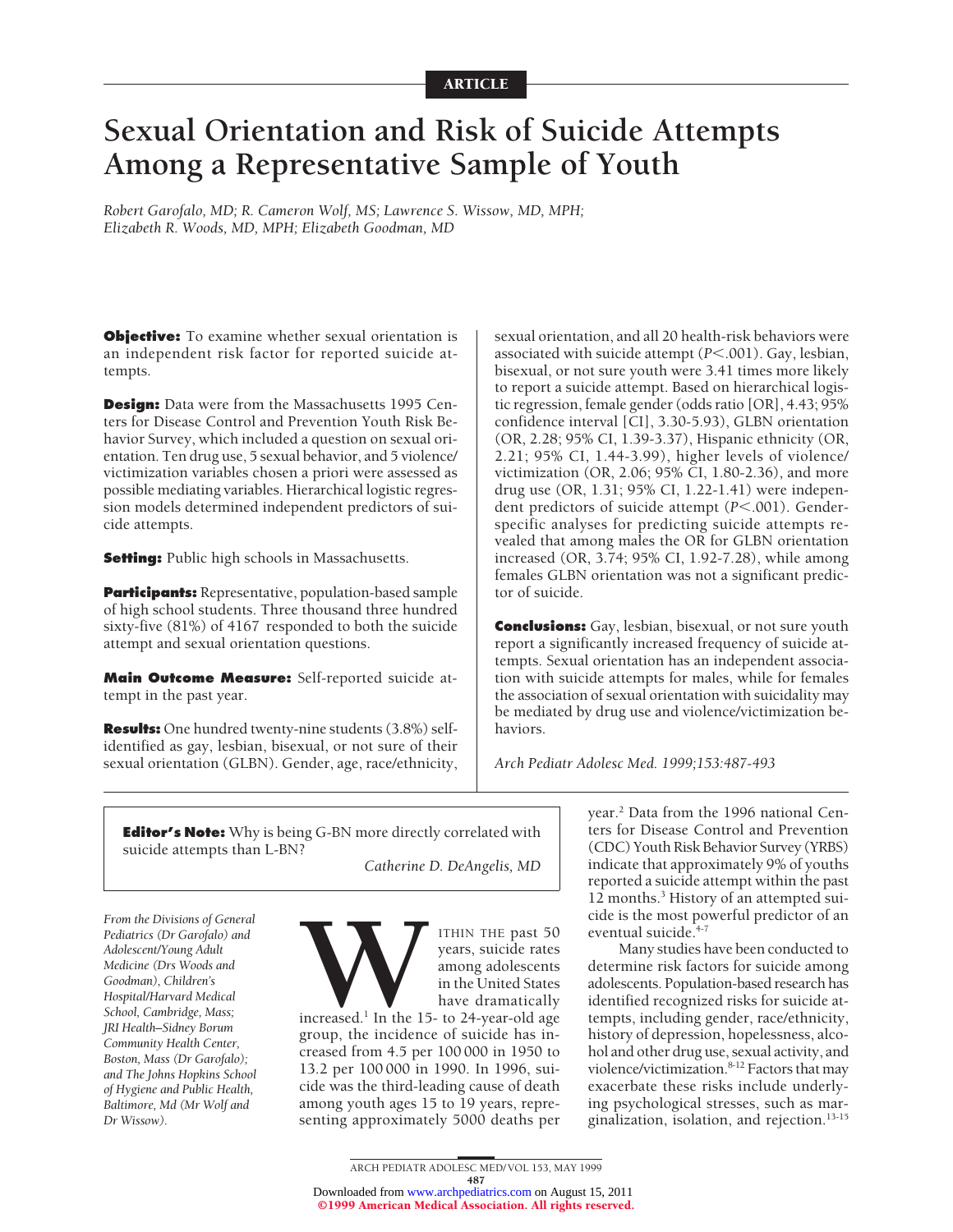# *MATERIALS AND METHODS*

# **SURVEY DESIGN**

The CDC designed the YRBS to measure the prevalence of behaviors associated with leading causes of morbidity and mortality among youth attending high school. The YRBS is administered at a state level: a core group of questions are provided by the CDC, but state authorities can add questions to address topics of local or regional interest. In 1995, Massachusetts added a question assessing sexual orientation. This was the first time a sexual orientation question had been added to the standardized YRBS instrument. Data for this study were obtained from the 1995 Massachusetts YRBS, which was administered between February and May in representative public high schools across the state. Fifty-nine (94%) of 63 selected schools chose to participate. Within each school, approximately 80 students were randomly selected from 3 to 5 classrooms of 9th to 12th graders, providing a total sample of 4167 students.

The YRBS is a self-administered questionnaire consisting of 91 multiple-choice questions. The questionnaire was available in English, Spanish, and Portuguese. All participants were assured that the survey was anonymous and voluntary. Schools had the option of obtaining parental consent for participation; fewer than 10 students were denied parental permission. Of the selected students who were in school on the days the questionnaire was administered, fewer than 15 chose not to complete the survey. The 3365 students (81%) who responded to both the suicide and sexual orientation questions of the YRBS were chosen as the study population. Ten percent  $(n = 428)$  did not respond to the suicide question and 11% did not respond to the sexual orientation question, but these 2 groups had only a small overlap  $(n = 78 [1.9\%])$ . Those who did not answer the sexual orientation question were more likely to also not answer the suicide attempt question than those who did answer the sexual orientation question (17.3% vs 9.4%; *P*<.001). There were no significant differences in age or gender among those included vs excluded from this study; however, students who self-identified as white (84.6%) were more likely to have answered the suicide and sexual orientation questions than those who selfidentified as black (68.3%), Hispanic (62.1%), or "other" race (75%) (*P*<.001) and, hence, were more likely to have been included in the study.

Homosexuality has also been suggested as a risk factor for youth suicide.<sup>16-19</sup> Gay, lesbian, bisexual, and not sure (GLBN) youth frequently encounter many of the environmental stresses thought to exacerbate suicidality16-22; however, studies of suicidality among gay youth have been difficult, because of the social stigma associated with both topics. With one exception, studies examining the relationship of suicide with sexual orientation have been limited to small samples that may not be representative of nonheterosexual youth as a group. Recently, an important population-based study by Remafedi et al<sup>22</sup> showed sexual orientation to be a significant risk factor for suicide attempts among youth; how-

# **VARIABLES**

In addition to the suicide and sexual orientation variables, survey items assessing 20 health risks were identified a priori as possible mediating variables. A description of all variables follows.

#### **Suicide Attempt**

To evaluate suicidal behavior, subjects were asked how many times they had attempted suicide in the past 12 months. This variable was dichotomized into no suicide attempts in the past 12 months vs 1 or more suicide attempts in the past 12 months due to the small number of youths who reported multiple attempts. Of note, 34.5% of the 864 youths who had considered suicide actually attempted suicide, compared with 1.2% of those who did not report considering suicide ( $P$ <.001). Because suicidal ideation was relatively common in this population and suicide attempts is a more powerful predictor of future attempts and completions, the dependent variable was restricted to reported suicide attempt(s). $4-7$ 

#### **Sexual Orientation**

Sexual orientation was determined by the question, "Which of the following best describes you?" Responses were heterosexual (straight), gay/lesbian, bisexual, not sure, or none of the above. Students who self-identified as gay/lesbian, bisexual, or not sure were selected as the GLBN study population. Not sure respondents were included in the GLBN study group since it was felt that internal psychological conflict associated with questioning one's sexual identity may contribute to predisposing one to attempt suicide. In this sense, students questioning their sexual orientation would be more similar to gay, lesbian, and bisexual adolescents, who also experience significant sexual identity conflict, than to their heterosexual peers.24,25 Respondents who answered "none of the above" were excluded from the analysis.

#### **Violence**

Five violence-related behaviors were measured. An example is, "During the past 12 months, how many times were you in a physical fight?" This variable was measured on an ordinal 8-point scale ranging from "0" to "12 or more times." Additional violence/victimization variables included failure to attend school because the

ever, this 1987 data set lacked the ability to examine the association between sexual orientation and suicide risk within the context of other possible confounding and mediating variables, such as substance use, sexual activity, and violence/victimization.

Although population-based studies have found an association between sexual orientation, suicide risk, and other health-risk behaviors, the complexity of these relationships has not been well described.<sup>22,23</sup> Using a conceptual model, our study examined whether sexual orientation was an independent predictor of suicide attempts in a population-based sample of adolescents (**Figure**). We hypothesized that sexual orientation would be asso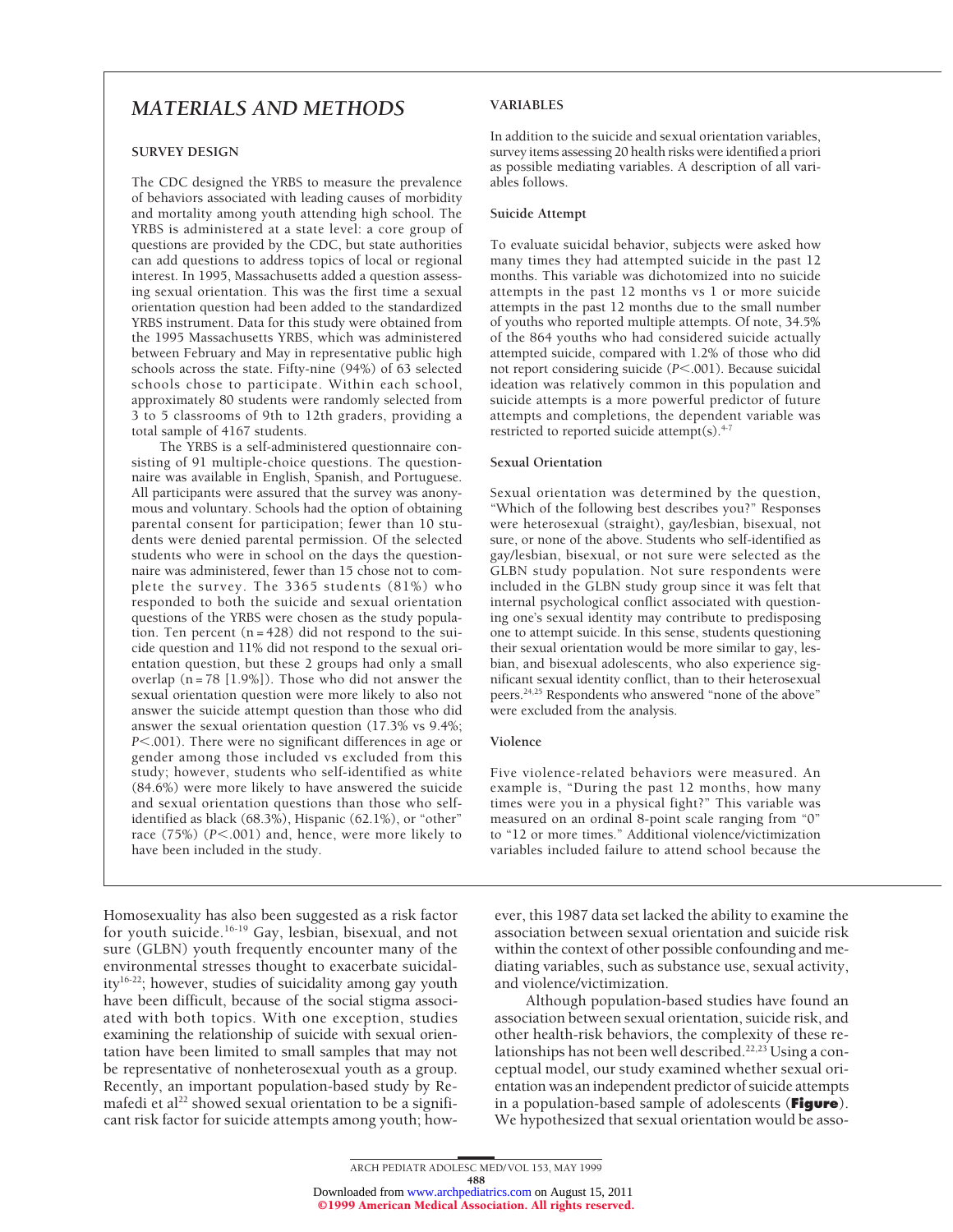student "felt unsafe," "carried a weapon," was "injured or threatened with a weapon," and had "ever had sexual contact against your will." These variables were measured on similar ordinal scales. Ordinal responses were recoded as dichotomous variables (having not engaged in the behavior vs having engaged in the behavior 1 or more times).

# **Drug Use**

Ten substance use variables were examined. Subjects were asked questions regarding their lifetime use of alcohol, marijuana, cocaine, crack, steroids, inhalants, injectables, and other illegal drugs, such as LSD, PCP, ecstasy, mushrooms, speed, ice, or heroin. A similar question focused on the recent use (past 30 days) of cigarettes and chewing tobacco or snuff. Responses were measured on ordinal scales. In terms of "hard" drug use—including cocaine, crack, steroids, inhalants, injectables, and other illegal drugs—responses were dichotomized into those who had ever used the drug vs those who had not, since any use of these substances was considered a high-risk behavior. The alcohol, snuff, cigarette, and marijuana variables were also dichotomized into low- and high-risk groups. Having had a drink on 10 or more days in your life, having used chewing tobacco or snuff on more than 2 of the past 30 days, having used marijuana more than twice in your life, and having used cigarettes on more than 9 of the past 30 days were classified as high-risk activities.

#### **Sexual Behaviors**

Five sexual risk behaviors were examined. Questions asked whether a respondent had ever been sexually active, and the number of partners with whom the respondent had had sexual intercourse. Subjects were asked whether alcohol or drugs were used at their last sexual encounter and whether they had ever been pregnant or gotten someone pregnant. Same-gender sexual experiences were also assessed by combining the student's gender with a variable that asked the gender of persons with whom the student had had sexual contact, with options of male(s), female(s), male(s) and female(s), and "I have not had sexual contact with anyone." Those respondents with same-gender experiences were compared with youths who did not report same-gender sexual experiences. This was a separate variable from selfidentified sexual orientation.

ciated with other known predictors of suicide attempts, including drug use, sexual risks, and violence/victimization, and would have an independent association with suicide attempts when controlling for these other known risk factors.

#### RESULTS

The 3365 (80.7%) of 4167 students responding to both the suicide and sexual orientation question composed the sample population; 49.6% were female and 78.6% were white. The mean age of the respondents was 16.1 years. A total of 9.9% of respondents reported 1 or more sui-

#### **RISK SCALES**

Covariation or "clustering" among health-risk behaviors has been well described.<sup>23,26</sup> We theorized that no one specific behavior placed an individual at risk of attempted suicide but rather that higher levels of risk behavior would be predictive of suicide attempts. To assess the level of sexual, drug, and violence/victimization risk, the dichotomous variables assessing each of these areas that were statistically significant in the bivariate analyses were summed into sexual, drug, and violence/victimization indices. We had hypothesized that because of the clustering of health risk behaviors an individual voluntarily engages in, the drug and sexual behavior indices would have good internal consistency, whereas the violence/victimization index would not. In fact, the Cronbach  $\alpha$  value for the drug index was 0.76; sexual risk index, 0.61; and violence/victimization index, 0.48, indicating that the violence/victimization index had poor internal consistency and therefore could not function as a scale. This supports the hypothesis that these involuntary behaviors would not covary in the same way as the voluntary drug use and sexual behaviors. The drug index had a possible range of 0 to 10, whereas the sexual and violence/ victimization indices had a possible range of 0 to 5.

# **STATISTICAL ANALYSIS**

All analyses were performed using weighted data. Weighting the data reduces the possible bias from nonresponders and reflects the likelihood of sampling each student. Weighting also adjusts for the intentional oversampling of Boston students that was done to coordinate the state YRBS with the city YRBS. Since the YRBS uses a random complex survey design and the statistical software used for this analysis (SPSS Inc, Chicago, Ill) assumes data collection with a simple randomsample design, hypotheses were tested at the *P* = .001. Thus, the likelihood of committing type I error was very small. Pearson  $\chi^2$  analysis examined the association between the 10 substance use, 5 sexual behavior, and 5 violence/victimization variables; sexual orientation; and self-reported suicide attempts. Nonparametric testing using the Mann-Whitney *U* test examined the relationship between the 3 risk indices and both sexual orientation and suicide attempts. Hierarchical logistic regression to determine independent predictors of suicide attempts was based on our conceptual model (Figure). Age, gender, and race/ethnicity were entered into the model simultaneously, followed by sexual orientation. Lastly, the 3 individual risk behavior scales were added to the model. Odd ratios (ORs) and 95% confidence intervals (CIs) are reported.

cide attempts within the past 12 months. On the sexual orientation question, 17 self-identified as gay or lesbian (0.5%); 67 as bisexual (2.0%); and 44 as not sure (1.3%), giving a total of 129 students (3.8%) who self-identified as having GLBN orientation. Among nonheterosexuals only 1.7% of females self-identified as gay, lesbian, or bisexual, compared with 3.8% of males ( $P$ <.002). Gay, lesbian, bisexual, or not sure youths were more likely to report same-gender experiences (30.9%) than heterosexual youth (0.9%, *P*<.001); however, only 55% of those with same-gender experiences self-identified as GLBN. Among the overall population, the frequencies for the 10 drug use, 5 violence-related, and 5 sexual risk behaviors are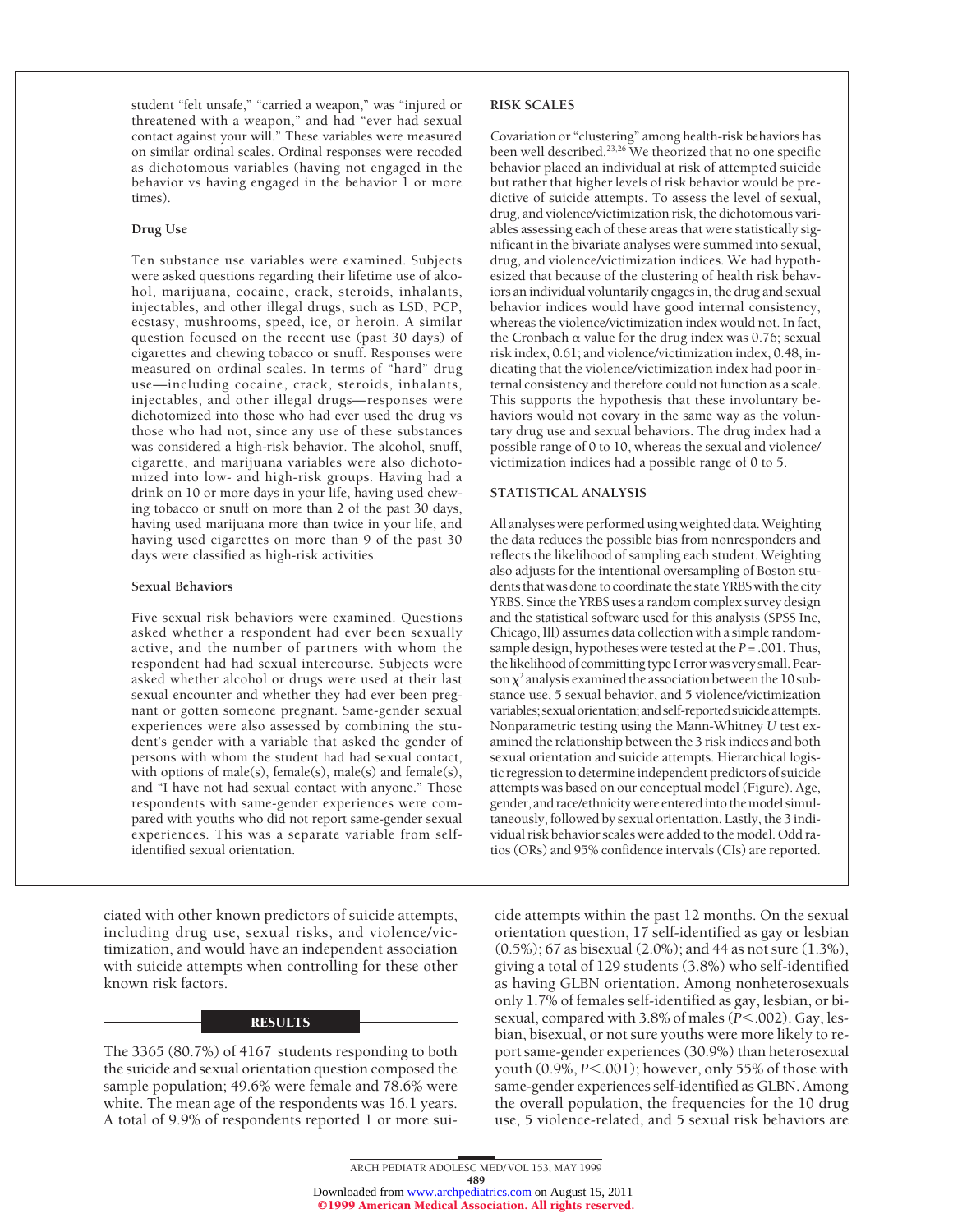

Conceptual model. GBLN indicates gay, lesbian, bisexual, or not sure.

presented in **Table 1**. The mean ± SD drug-risk index score was  $2.2 \pm 1.9$ , with a range of 0 to 10. Twenty-two percent had a score of 0; 22%, 1; 16%, 2; 18%, 3; 10%, 4; and  $12\%$ , 5 or more. The mean  $\pm$  SD sexual risk score was  $0.75 \pm 1.00$ , with range of 0 to 5. Fifty-six percent scored a 0 on the sexual risk index; 22%, 1; 14%, 2; 7%, 3; and 1%, 4 or more. The mean ± SD violence/victimization score was  $0.79 \pm 0.97$ , with a range of 0 to 5. Fifty percent had no violence/victimization risks; 29%, 1 risk; 15%, 2 risks; 4%, 3 risks; and 2%, 4 or more risks.

Results of the  $\chi^2$  analyses revealed that gender, age, race/ethnicity, sexual orientation, and all 20 health risk behaviors were significantly associated with a selfreported suicide attempt within the past 12 months (*P*<.001) (Table 2). Those who classified themselves as GLBN were 3.4 times more likely to report a suicide attempt in the past year. Gay, lesbian, bisexual, or not sure male students were 6.50 times more likely to report a suicide attempt than heterosexual male students ( $P$ <.001). Gay, lesbian, bisexual, or not sure female students were 2.02 times more likely to report a suicide attempt than their heterosexual female peers  $(P<.001)$ . Youths who were not sure of their sexual orientation were 2.49 times more likely to report a suicide attempt than their heterosexual peers (22.7% vs 9.1%, *P*<.006) and gay, lesbian, or bisexual youths were 3.88 times more likely to report a suicide attempt than heterosexual youths  $(35.3\% \text{ vs } 9.1\%, P<.001)$ . Students who reported using cocaine in their lives or having sexual contact against their will were 4 times more likely to have reported an attempted suicide within the past year that those without the risk factor. Those using alcohol or drugs before their last sexual intercourse or who reported having missed school because of fear about their safety were more than 3 times as likely to have attempted suicide. All 3 risk indices were significantly associated with sexual orientation and a reported suicide attempt in the past year. Those scoring higher on any of the 3 indices were more likely to report GLBN sexual orientation and to report a suicide attempt ( $P$ <.001).

When analyzed with hierarchical logistic regression (**Table 3**) among the overall sample population, gender, GLBN orientation, Hispanic ethnicity, higher rates of violence/victimization, and more drug use remained in the model as independent predictors of suicide attempts among youth  $(\overline{P} < .001)$ . After controlling for other factors, age and the sexual activity index were not statistically significant predictors within our model. Gay, lesbian, bisexual, or not sure youth were 2.28 times as

|                                          | $\%$ |
|------------------------------------------|------|
| <b>Characteristics</b>                   |      |
| Age, y*                                  |      |
| ≤16                                      | 60.3 |
| >16                                      | 39.6 |
| Female                                   | 49.6 |
| Race/ethnicity                           |      |
| White, non-Hispanic                      | 78.6 |
| Black, non-Hispanic                      | 5.4  |
| Hispanic or Latino                       | 6.3  |
| Other                                    | 9.3  |
| <b>GLBN</b> † sexual orientation         | 3.8  |
| Suicide attempt                          | 9.9  |
| <b>Behavioral Risks</b>                  |      |
| Drug use behaviors                       |      |
| Cocaine                                  | 7.2  |
| Crack cocaine                            | 4.0  |
| <b>Steroids</b>                          | 3.9  |
| <b>Inhalants</b>                         | 19.7 |
| <b>Illegal drugs</b>                     | 17.5 |
| Injectable drugs                         | 2.4  |
| Marijuana                                | 41.4 |
| <b>Cigarettes</b>                        | 70.4 |
| Alcohol                                  | 51.0 |
| Smokeless tobacco                        | 4.7  |
| Violence-related behaviors               |      |
| Missed school because felt "unsafe"      | 4.8  |
| Threatened with a weapon                 | 19.6 |
| Sexual contact against will              | 8.7  |
| Injured in a fight                       | 7.2  |
| Engaged in a fight                       | 38.2 |
| Sexual behaviors                         |      |
| Sexual intercourse                       | 43.4 |
| Been pregnant or gotten someone pregnant | 3.7  |
| Same-gender sexual experience            | 1.8  |
| $\geq$ 4 Sexual partners                 | 13.5 |
| Alcohol/drug use with sex                | 12.6 |

\*SD, 16.1 years.

†GLBN indicates gay, lesbian, bisexual, or not sure.

likely as their peers to report a suicide attempt within the past 12 months (95% CI, 1.39-3.37). Among males, the OR associated with GLBN orientation increased to 3.74 (95% CI, 1.92-7.28), whereas among females, GLBN orientation did not remain statistically significant within the regression model. In addition, Hispanic ethnicity seemed to be a significant predictor of suicide for females but not males.

# **COMMENT**

The dramatic increase in the death rate from suicide among youth makes the identification of significant risk factors a matter of public health importance. Improving the understanding of suicide risk assists in the identification of vulnerable youth as well as in the development of effective adolescent suicide prevention programs. Numerous factors have been identified as mediating the risk for suicide among youth; however, despite clinical suspicion and relative consistency among previous studies, controversy continues to exist as to whether sexual orientation is a significant risk factor for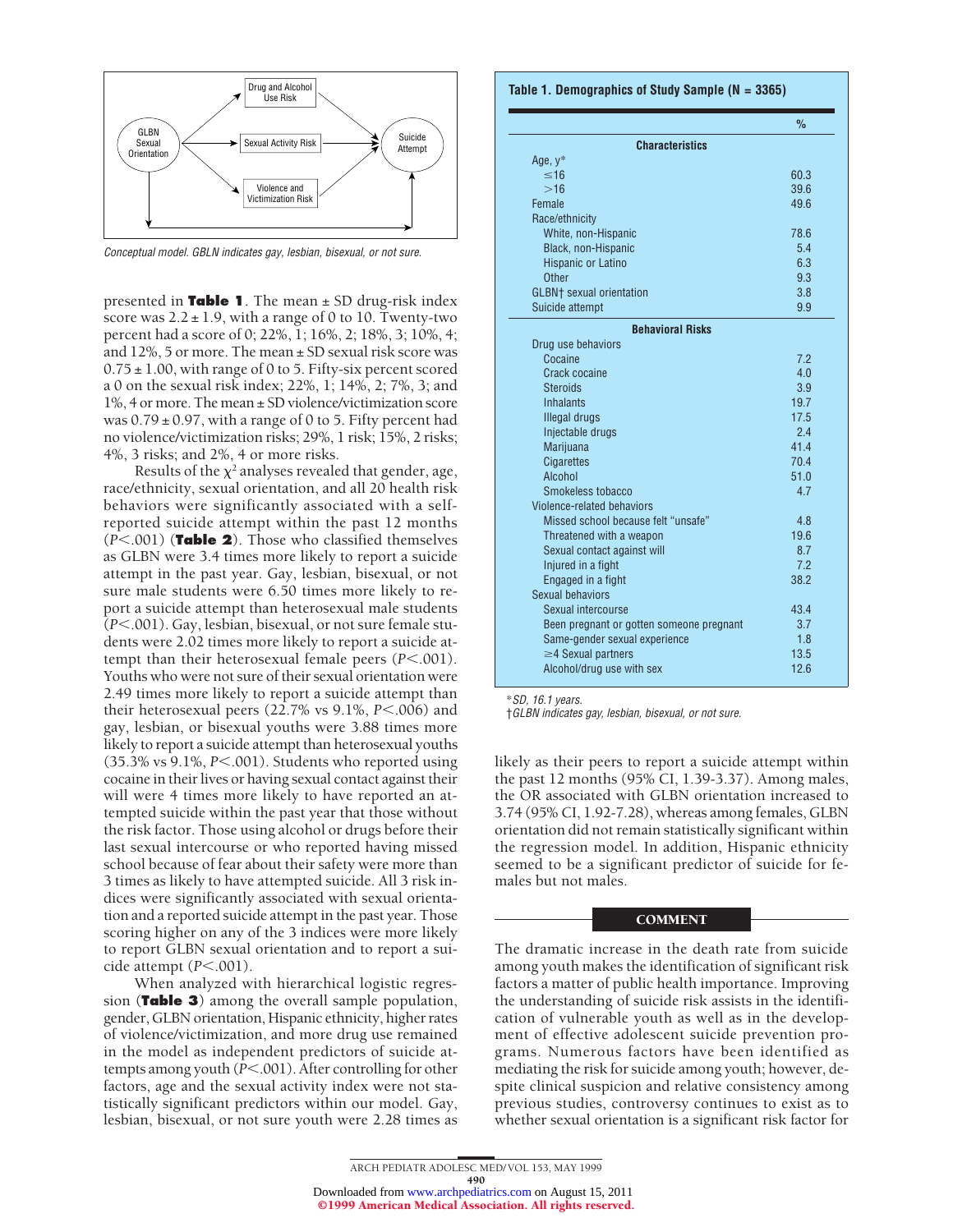#### **Table 2. Bivariate Associations Between Predicted Risk Factors and Suicide Attempts in the Past 12 Months**\*

|                                             | <b>Attempted</b><br>Suicide, % |                                  |                                          |
|---------------------------------------------|--------------------------------|----------------------------------|------------------------------------------|
| <b>Risk Factors</b>                         | <b>Risk</b><br>Factor(s)       | <b>No Risk</b><br><b>Factors</b> | <b>Contingency</b><br><b>Coefficient</b> |
| Female                                      | 13.4                           | 6.4                              | 0.12                                     |
| <b>GLBN</b> † sexual orientation            | 31.0                           | 9.1                              | 0.14                                     |
| Cocaine use                                 | 30.3                           | 7.8                              | 0.20                                     |
| Crack cocaine use                           | 46.3                           | 8.1                              | 0.25                                     |
| Steroid use                                 | 45.8                           | 8.4                              | 0.24                                     |
| Inhalant use                                | 21.9                           | 6.8                              | 0.20                                     |
| Illegal drug use                            | 20.6                           | 7.4                              | 0.17                                     |
| Marijuana use                               | 14.1                           | 6.2                              | 0.13                                     |
| Injection drug use                          | 46.9                           | 8.8                              | 0.20                                     |
| Cigarette use                               | 12.1                           | 3.6                              | 0.12                                     |
| Alcohol use                                 | 12.8                           | 5.8                              | 0.12                                     |
| Smokeless tobacco use                       | 19.6                           | 9.2                              | 0.07                                     |
| Missed school because of fear               | 33.7                           | 8.7                              | 0.18                                     |
| Threatened with a weapon                    | 18.6                           | 7.6                              | 0.15                                     |
| Sexual contact against will                 | 30.0                           | 7.5                              | 0.22                                     |
| Injured in a fight                          | 33.3                           | 7.9                              | 0.22                                     |
| Engaged in a fight                          | 16.0                           | 5.7                              | 0.17                                     |
| Sexual intercourse ever                     | 13.6                           | 6.1                              | 0.13                                     |
| Been pregnant or gotten<br>someone pregnant | 30.6                           | 9.1                              | 0.13                                     |
| Same-gender sexual experience               | 30.6                           | 9.2                              | 0.10                                     |
| $\geq$ 4 Sexual partners                    | 18.7                           | 7.9                              | 0.13                                     |
| Alcohol/drug use with sex                   | 16.0                           | 5.7                              | 0.17                                     |

 $*P<.001$ 

†GLBN indicates gay, lesbian, bisexual, or not sure.

youth suicide, in part due to a lack of carefully designed, population-based studies examining the  $i$ ssue.<sup>27-30</sup>

When Massachusetts modified its version of the 1995 YRBS by including a question addressing sexual orientation, it provided an opportunity to explore issues of suicide risk among a representative, population-based sample of self-identified GLBN youth. It also created an opportunity to examine suicide risk among youth within the context of other possible confounding and mediating variables, such as age, gender, race/ethnicity, and risk behaviors. In the present study we used this data set to test a conceptual model postulating that sexual orientation has both direct and indirect effects on the likelihood of attempting suicide. Our results support this empirical model. In the overall population, after adjusting for other confounding demographic variables and level of engagement in health risks associated with an increased likelihood of a suicide attempt, sexual orientation had the second highest odds ratio for predicting a suicide attempt. The findings also reveal that higher levels of engagement in risk behaviors, such as using substances, engaging in violent behaviors, or being victimized, seem to play a role in mediating the increased suicide risk reported by GLBN youth. These results are consistent with previous nonrepresentative and retrospective research that examined the risks of GLBN youth as well as a recent population-based study by Remafedi et al.<sup>22</sup>

The study by Remafedi et al<sup>22</sup> also showed that, in gender-specific analyses, sexual orientation was pre-

#### **Table 3. Logistic Regression Predicting a Reported Suicide Attempt in the Past 12 Months**

|                                | <b>Odds Ratio</b><br>(95% Confidence Interval) |  |  |
|--------------------------------|------------------------------------------------|--|--|
| Total Sample $(N = 3267)$      |                                                |  |  |
| Age (years)                    | $0.89(0.78-0.99)$                              |  |  |
| Female                         | 4.43 (3.30-5.93)                               |  |  |
| Race/ethnicity                 |                                                |  |  |
| Black, non-Hispanic            | $0.49(0.23 - 1.01)$                            |  |  |
| Hispanic or Latino             | 2.21 (1.44-3.99)                               |  |  |
| Other                          | 1.29 (0.85-1.96)                               |  |  |
| GI BN* sexual orientation      | 2.28 (1.39-3.37)                               |  |  |
| Drug use scale                 | $1.31(1.22 - 1.41)$                            |  |  |
| Sexual behavior scale          | $0.98(0.85 - 1.12)$                            |  |  |
| Violence/victimization scale   | $2.06(1.80-2.36)$                              |  |  |
| Girls Only ( $n = 1646$ )      |                                                |  |  |
| Age (years)                    | $0.87(0.75-0.99)$                              |  |  |
| Race/ethnicity                 |                                                |  |  |
| Black, non-Hispanic            | $0.41(0.16-1.10)$                              |  |  |
| Hispanic or Latino             | $2.66(0.56-4.54)$                              |  |  |
| <b>Other</b>                   | $1.20(0.71 - 2.00)$                            |  |  |
| <b>GLBN</b> sexual orientation | 1.42 (0.65-3.09)                               |  |  |
| Drug use scale                 | $1.28(1.16-1.41)$                              |  |  |
| Sexual behavior scale          | $1.02(0.86 - 1.21)$                            |  |  |
| Violence/victimization scale   | $2.35(1.97 - 2.80)$                            |  |  |
| Boys Only ( $n = 1632$ )       |                                                |  |  |
| Age (years)                    | $0.90(0.75-1.00)$                              |  |  |
| Race/ethnicity                 |                                                |  |  |
| Black, non-Hispanic            | $0.68(0.22-2.08)$                              |  |  |
| <b>Hispanic or Latino</b>      | $1.66(0.77-3.58)$                              |  |  |
| Other                          | 1.37 (0.65-2.89)                               |  |  |
| <b>GLBN</b> sexual orientation | 3.74 (1.92-7.28)                               |  |  |
| Drug use scale                 | $1.36(1.23-1.51)$                              |  |  |
| Sexual behavior scale          | $0.92(0.74 - 1.15)$                            |  |  |
|                                |                                                |  |  |

\*GLBN indicates gay, lesbian, bisexual, or not sure.

dictive among males but not females. Our study supports their findings. Gay, lesbian, bisexual, or not sure orientation was predictive of reported suicide attempts for males in both the bivariate and multivariate analyses. In contrast, among females, the increased suicide risk associated with GLBN orientation was evident only in the bivariate, not the multivariate, analyses. This may suggest that the increased suicide risk among GLBN females does not reflect an independent association with sexual orientation but rather reflects possible confounding and mediating factors, such as gender, race/ethnicity, and level of engagement in risk behaviors. Among gay and bisexual male adolescents, prior studies have correlated suicide rates with factors such as self-identification as homosexual at younger ages, female gender role, family dysfunction, interpersonal conflict regarding sexual orientation, and nondisclosure of sexual orientation to others.16,17,19,21 Issues such as gender nonconformity and other factors directly related to self-identified homosexual or bisexual orientation, such as isolation, social rejection, or parental aspects of acceptance, may disproportionately affect GLBN adolescent males in comparison with females, thus contributing to the independent association found in our study.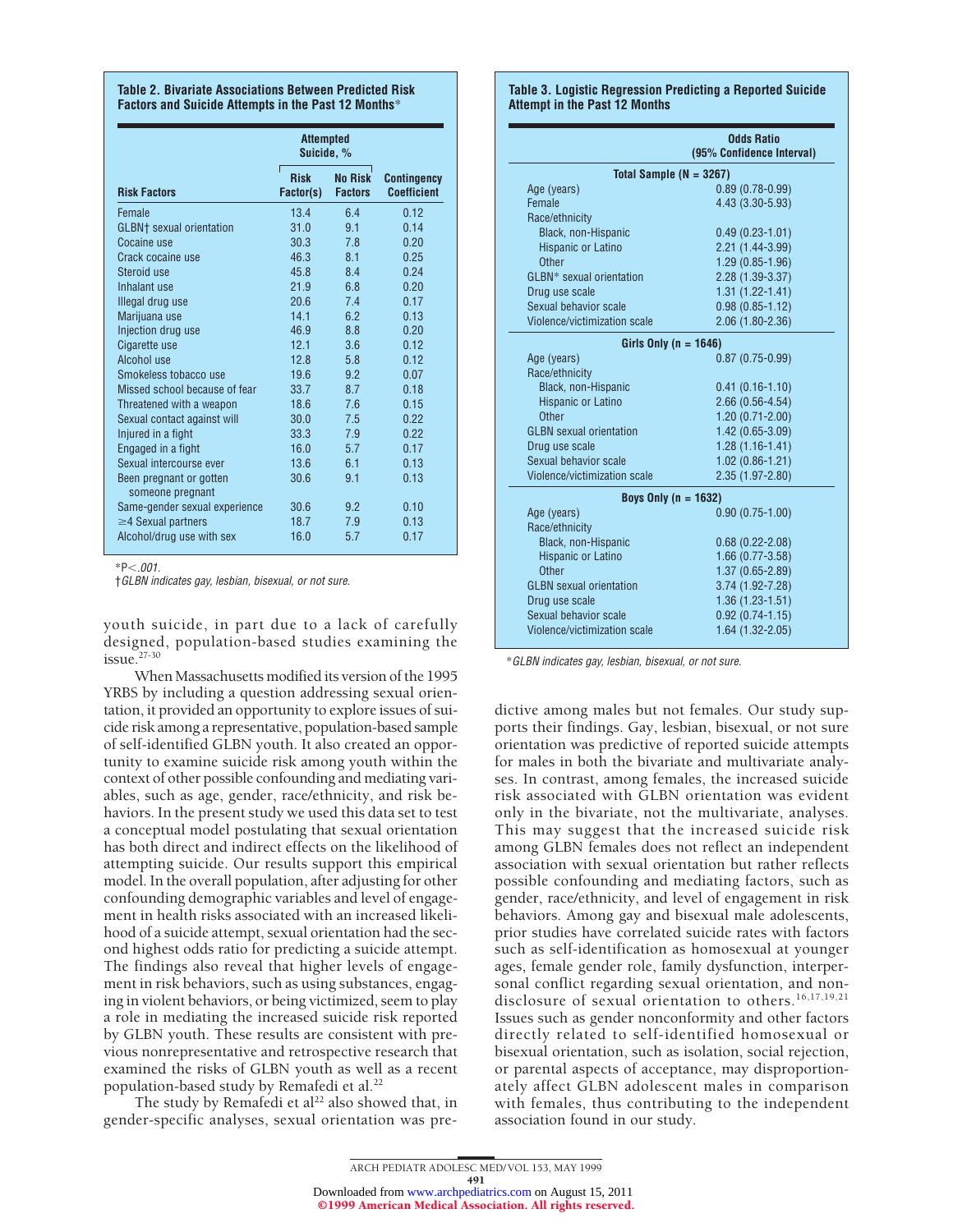In addition, age at self-identification may be another factor mitigating the gender differences in the effect of sexual orientation on suicide risk.16 Gay, lesbian, bisexual, or not sure females typically self-identify as homosexual/bisexual at later ages than GLBN males.<sup>25</sup> The findings of this study are consistent with this hypothesis, as fewer females than males self-reported gay, lesbian, or bisexual orientation; however, among those students who self-identified as not sure of their orientation, a higher percentage were female (1.7% vs 0.9%). Perhaps a delayed "coming out" process among GLBN females decreases the stress associated with disclosure and serves a protective function against suicide associated with sexual orientation. Unfortunately, beyond individual behaviors, the YRBS instrument does not allow delineation of suicide risk in areas such as depression, social marginalization, or age at self-identification. The development of improved survey instruments that address these complex issues will be useful to begin to address these concerns.

The prevalence of self-reported gay, lesbian, or bisexual identity in surveys of teenagers is typically much lower than the commonly quoted prevalence of 5% to 10% in adults.20,25 A period of confusion concerning sexual orientation often precedes self-identification as gay, lesbian, or bisexual and may preclude self-identification during adolescence.25 Adolescents also have a more fluid sexual identity, so that same-sex experiences may not accurately reflect self-identified sexual orientation. Among the students who responded "not sure" in the current study, there is no way of determining which students were truly unsure of their sexual orientation vs which were confused about the question itself or possible responses. Prior studies concluded that suicide attempts in homosexual youth tended to occur in response to the emotional distress associated with an emerging homosexual identity or gender-atypical behavior.<sup>16,31</sup> Others reported that suicides occurred after conflict regarding sexual orientation, either distress over an undisclosed homosexual orientation or rejection following disclosure.<sup>19,32,33</sup> The bivariate analyses in this study suggest that questioning youth were more likely to attempt suicide than their heterosexual peers, but the risk was lower than for self-identified gay, lesbian, or bisexual youth.

Suicide and suicidal behavior fall along a continuum from suicidal ideation to a fatal, completed suicide. Although suicide completers are a primary clinical concern, the goal of prevention makes it important to examine nonlethal behaviors, such as suicide attempts.<sup>4</sup> While not all completers have a history of attempts, approximately one third of suicides and as many as 50% of female completers have made a previous attempt.<sup>4</sup> Because data on suicide are often derived from mortality statistics collected from death certificates, information regarding the sexual orientation of adolescent suicide victims is minimal. This population-based information on individuals who report an attempted suicide is relied on for the examination of psychosocial risk factors.

As a secondary data analysis, this study was limited by a lack of standardized measures of suicide attempts. In addition, the data collected were part of a crosssectional survey, and therefore we can not draw conclusions about causality. Although these data may be generalizable to most adolescents who attend public high school, other high-risk youths, such as homeless or runaway youths, who do not regularly attend school may not be represented by our data. Further limitations include regional limitations, for which studies of national data may prove helpful in identifying differences. In addition, this analysis was based on self-reported behaviors, and it cannot be determined whether respondents may have overreported or underreported risk. The YRBS instrument was developed by the CDC, and the validity and reliability of adolescent self-reported behaviors have been discussed previously<sup>34</sup>; however, the validity and reliability of the sexual orientation question remain unclear in part due to social stigma and other pressures of the coming-out process. Embarrassment, regardless of orientation, fear of discovery, and anxieties about sexual questions in general may also affect an adolescent's ability to answer such a question. As such, our sample of 129 GLBN respondents most likely does not represent all gay, lesbian, and bisexual youths within the study population. Clearly, the use of prospective studies and the development of sensitive, specific, valid, and reliable questions regarding sexual identity and orientation are critical areas in need of further work.

# **CONCLUSIONS**

In support of prior anecdotal and nonrepresentative data, this population-based study identifies GLBN sexual orientation as an important independent predictor of suicide attempts among adolescents. After adjusting for other potential confounding and mediating factors, in this population, our findings indicate that a nonheterosexual sexual orientation significantly increases the odds of a suicide attempt.

While most gay, lesbian, and bisexual youths cope with stresses and become healthy, productive adults, understanding the interrelationships among demographic variables, health risk behaviors, sexual orientation, and suicide risk may aid in the recognition of vulnerable youths and the identification of individuals at risk. Perhaps the challenge is to move beyond statistical estimates of risk to the exploration of more complex issues, such as resiliency or the effects of marginalization on adolescent development and well-being.

# *Accepted for publication September 9, 1998.*

*This work was funded in part by grant BRH 970155 for Special Projects of National Significance and project grant MCJ-MA 259195 from the Maternal and Child Health Bureau (Title V, Social Security Act), Health Resources and Services Administration, Department of Health and Human Services, Washington, DC (Dr Goodman), and by the Dyson Foundation of New York Inc, New York.*

*We thank the staff of the Sidney Borum Community Health Center, Boston, Mass, and Steven Tierney, EdD, for their comments and support.*

*Presented in part at the Pediatric Academic Societies Annual Meeting, New Orleans, La, May 3, 1998.*

*Corresponding author: Robert Garofalo, MD, Sidney Bowman Community Health Center, 130 Boylston St, Boston, MA 02116 (e-mail: rgarofalo@jrihealth.org).*